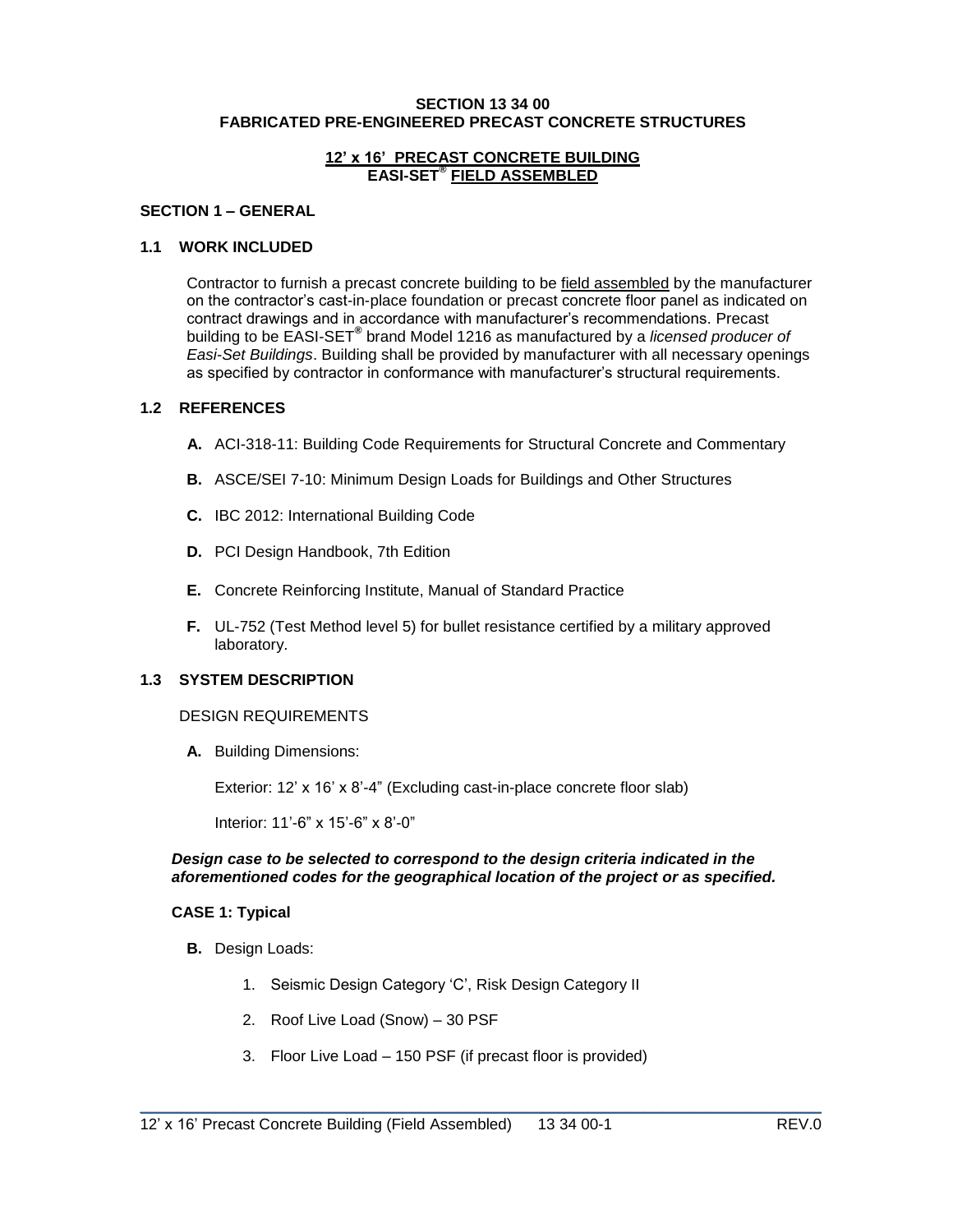### 4. Wind Loading\* – 115 MPH

\*Design loads relate to precast components only, not accessories (i.e. doors, windows, vents, etc.)

### **CASE 2: Heavy**

**C.** Design Loads:

- 1. Seismic Design Category 'D', Risk Design Category III
- 2. Roof Live Load (Snow) 60 PSF
- 3. Floor Live Load 250 PSF (if precast floor is provided)
- 4. Wind Loading\* 165 MPH

\*Design loads relate to precast components only, not accessories (i.e. doors, windows, vents, etc.)

- **D.** Roof: Roof panel shall have a peak in the center of 12-foot direction and shall slope  $\frac{1}{2}$ " to each side. The roof shall extend a minimum of  $2\frac{1}{2}$ " beyond the wall panel on each side and have a turndown design which extends  $\frac{1}{2}$ " below the top edge of the wall panels to prevent water migration into the building along top of wall panels. Roof shall also have an integral architectural ribbed edge.
- **E.** Roof, floor, and wall panels must each be produced as single component monolithic panels. No roof, floor, or vertical wall joints will be allowed, except at corners and along perimeter. Wall panels shall be set on top of floor panel.
- **F.** Floor panel or contractor supplied cast-in-place slab must have  $\frac{1}{2}$ " step-down around the entire perimeter to prevent water migration into the building along the bottom of wall panels.

### **1.4 SUBMITTALS**

- A. Engineering calculations that are designed and sealed by a professional engineer, licensed to practice in the state where the project is located, shall be submitted for approval.
- B. Manufacturers' product literature shall be provided for any plumbing, electrical, and miscellaneous installed fixtures demonstrating compliance with these specifications.

#### **1.5 QUALITY ASSURANCE**

- **A.** The precast concrete building producer shall be a plant-certified member of either the National Precast Concrete Association (NPCA), The Precast/Prestressed Concrete Institute (PCI), or equal.
- **B.** The precast concrete building producer shall demonstrate product knowledge and must have a minimum of 5 years experience manufacturing and setting precast concrete.
- **C.** The manufacturer must be a licensed producer of Easi-Set Buildings
- **D.** No alternate building designs to the pre-engineered EASI-SET**®** building will be allowed unless pre-approved by the owner 10 days prior to the bid date.

\_\_\_\_\_\_\_\_\_\_\_\_\_\_\_\_\_\_\_\_\_\_\_\_\_\_\_\_\_\_\_\_\_\_\_\_\_\_\_\_\_\_\_\_\_\_\_\_\_\_\_\_\_\_\_\_\_\_\_\_\_\_\_\_\_\_\_\_\_\_\_\_\_

## **SECTION 2 – PRODUCTS**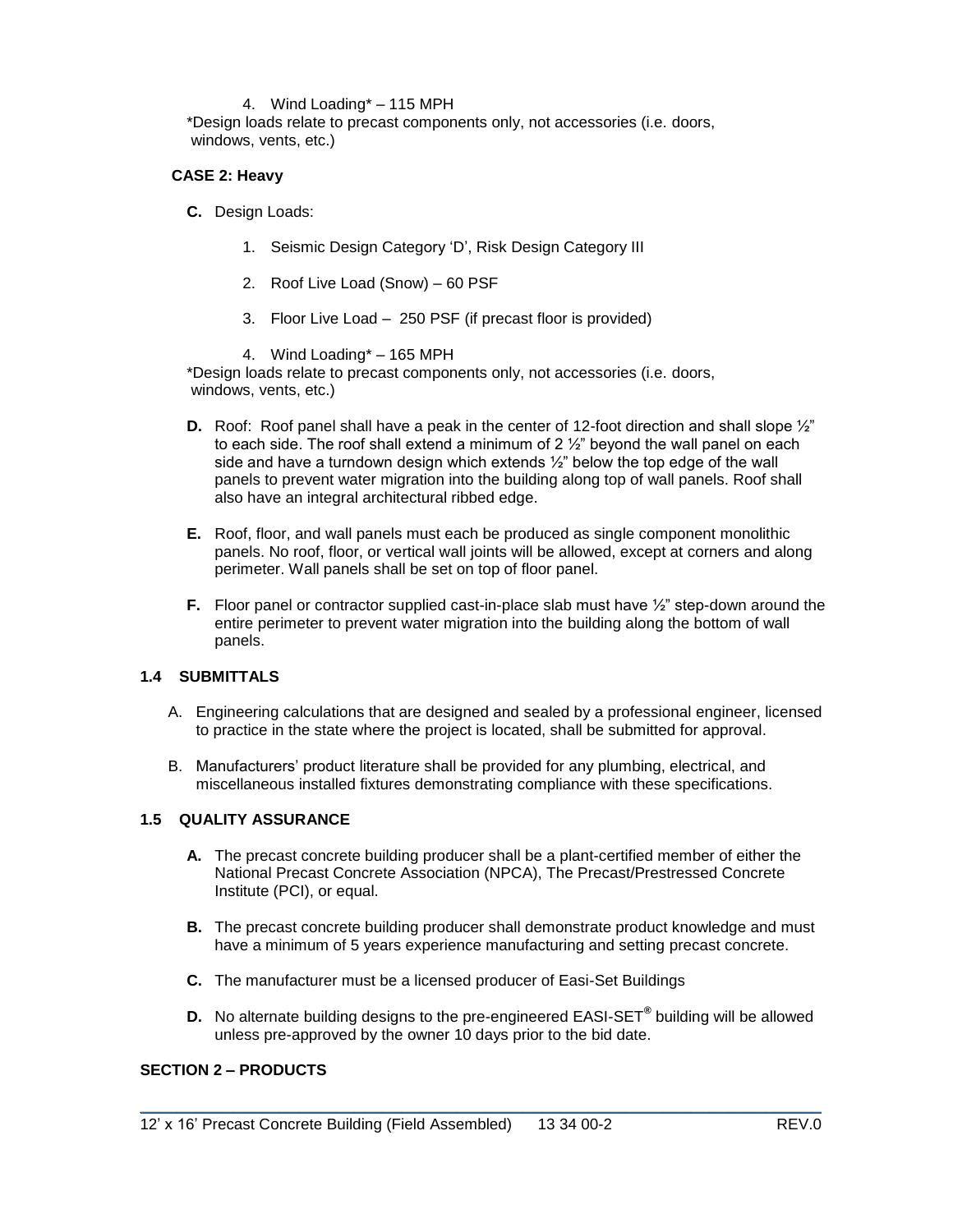## **2.1 MATERIALS**

- **A.** Concrete: Steel-reinforced, 5000 PSI minimum 28-day compressive strength, airentrained (ASTM C260).
- **B.** Reinforcing Steel: ASTM A615, grade 60 unless otherwise specified. Welded Wire Fabric: ASTM 185, Grade 65
- **C.** Post-tensioning Strand: 41K Polystrand CP50, ½" 270 KSI Seven-Wire strand, enclosed within a greased plastic sheath (ASTM A416). Roof and floor each shall be posttensioned by a proprietary, second generation design using a single, continuous tendon. Said tendon is placed in the concrete slab to form a perimeter loop starting from one corner of the slab to a point where the cable entered the slab. The tendon then turns 90 degrees and follows the cable member(s) in the periphery to a point midway along the "X" axis of the concrete building panel and then turns 90 degrees along the "Y" axis of the concrete building panel. This bisects the concrete building panel and crosses the opposite parallel portion of the cable member and exits from an adjacent side of the concrete building panel. This creates a cable pattern with no less than 2.5 parallel cables in any direction. To ensure a watertight design, no alternate methods shall be substituted for the post-tensioning.
- **D.** Sealant: All joints between panels shall be caulked on the exterior and interior surface of the joints. Caulking shall be DOW CORNING 790 silicone sealant or equal. Exterior caulk reveal to be 3/8"x 3/4" deep so that sides of the joint are parallel for proper caulk adhesion. Back of the joint to be taped with bond breaking tape to ensure adhesion of caulk to parallel sides of joint and not the back.
- **E.** Vents: Two screened aluminum vents to be cast in rear wall. Vents shall be SUNVENT INDUSTRIES Model FL-164 or equal.
- **F.** Panel Connections: All panels shall be securely fastened together with 3/8" thick steel brackets. Steel is to be of structural quality, hot-rolled carbon complying with ASTM A36 and hot dipped galvanized after fabrication. All fasteners to be ½" diameter bolts complying with ASTM A325 for carbon steel bolts. Cast-in anchors used for panel connections to be Dayton-Superior F-63 coil inserts, or equal. All inserts for corner connections must be secured directly to form before casting panels. No floating-in of connection inserts shall be allowed. Wall panels shall be connected to cast-in-place floor slab using expansion anchors providing adequate embedment by manufacturer.

# **2.2 ACCESSORIES**

- **A. Doors and Frames**: Shall comply with Steel Door Institute "Recommended Specifications for Standard Steel Doors and Frames" (SDI-100) and as herein specified. All door and frame galvanizing shall be in accordance with ASTM A924 and A653, A60 minimum coating thickness.
	- 1. The buildings shall be equipped with double 3'-0" x 6'-8" x 1-3/4" thick insulated, 18 gauge, metal doors with 16-gauge frames (to meet wall thickness). Doors to have flush top cap. 12 gauge flat astragals shall be applied to the active leaf to protect against the elements or forced opening. Doors and frames shall be factory bonderized and painted with one coat of rust inhibitive primer and one finish coat of enamel paint; color to be BOLT BROWN unless specified otherwise.
	- 2. Doors and frames shall meet SDI standard Level 2, 1¾" heavy duty.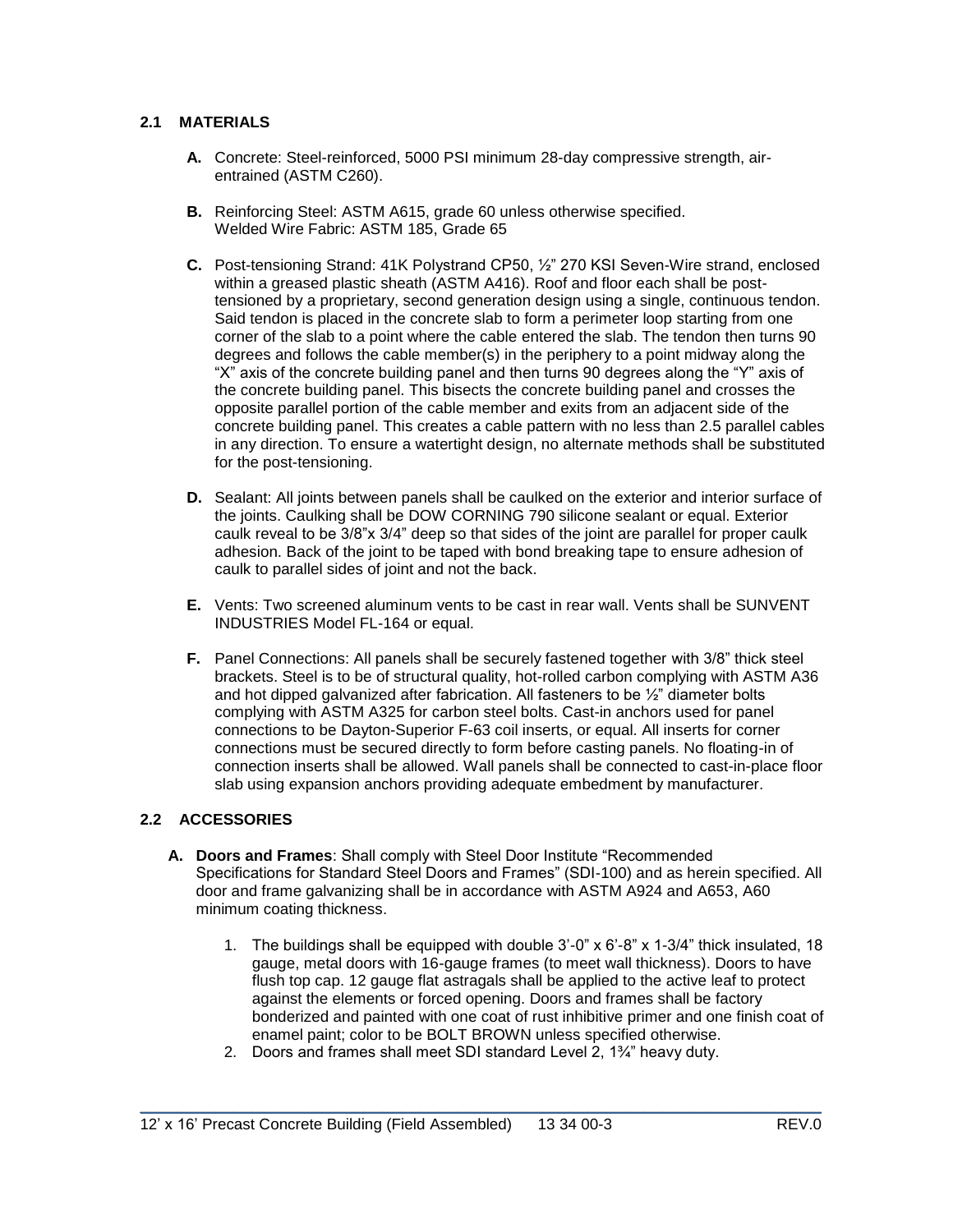*Approved manufacturers: Republic, Steelcraft, Ceco, Black Mountain, Pioneer, Curries, Mesker, MPI, Door components or equal Approved distributor: Integrated Entry Systems*

### **B. Door Hardware**:

**1. Pull Handle**: Shall meet requirements of ANSI A156.2. Shall be thru bolt attached and constructed of a minimum  $\frac{3}{4}$ " diameter stainless pull handle sized 8" center to center with a stainless backer plate, minimum 0.053" on both sides. *Approved manufacturers: Design Hardware, Don-Jo, or equal*

**2. Hinges**: Shall comply with ANSI A156.1 and be of the ball bearing, non-removable pin type (3 per door minimum). Hinges shall be 4  $\frac{1}{2}$  x 4  $\frac{1}{2}$  US26D (652) brushed chrome finish. Manufacturer shall provide a lifetime limited warranty. *Approved manufacturers: Design Hardware, or equal*

**3. Deadbolt**: Commercial Grade Deadbolt conforming to ANSI 156.5 furnished with a 2  $\frac{1}{4}$ " face plate and a 1" projecting deadbolt with hardened steel pins. Dead bolts shall be UL and ADA approved. Finish shall be US26D (626) brushed chrome finish. Manufacturer shall provide a lifetime limited warranty. *Approved manufacturers: Design Hardware, Dorma, or equal*

**4. Surface Bolt**: 8" Surface bolt UL listed. Finish US26D (626) brushed chrome finish. (2 per inactive leaf) *Approved manufacturers: Don-Jo, Design Hardware, or equal*

**6. Threshold**: Bumper Seal type threshold with a maximum 1" rise to prevent water intrusion. Thresholds shall be approved for UL 10B suitable for use with fire doors rated up to three hours.

*Approved manufacturers: National Guard Products or equal* 

**7. Overhead Door Holder**: Heavy duty surface mounted hold open device with hold open/stop angle of 85 to 110 degrees. Construction shall be stainless steel. Finish US32D (630) satin stainless steel finish.

*Approved manufacturers: ABH, Rockwood, or equal*

**8. Drip Cap**: Aluminum drip cap with minimum projection of 2 ½" shall be furnished. *Approved Manufacturers: Design Hardware, National Guard Products, or equal*

**9. Door Stop**: ANSI 156.16 approved wall mounted door stop with keeper constructed of a corrosion resistant cast brass material. Finish US26D (626) brushed chrome finish. *Approved manufacturers: Don-Jo, Rockwood, or equal*

## **2.3 FINISHES**

- **A.** Interior of Building: Smooth form finish on all interior panel surfaces unless exterior finish is produced using a form liner, then smooth hand-troweled finish.
- **B.** Exterior of Building: (Standard) Architectural precast concrete brick finish: Finish must be imprinted in top face of panel while in form using an open grid impression tool similar to EASI-BRICK**®** . Finished brick size shall be 2 3/8" x 7 5/8" with vertical steel float or light broom finish. Joints between each brick must be 3/8" wide x 3/8" deep. Back of joint shall be concave to simulate a hand-tooled joint. Each brick face shall be coated with the following water-based acrylic, water repellent penetrating concrete stain: 1) Canyon Tone stain by United Coatings, 2) Sherwin Williams (H&C concrete stain) or equal. Stain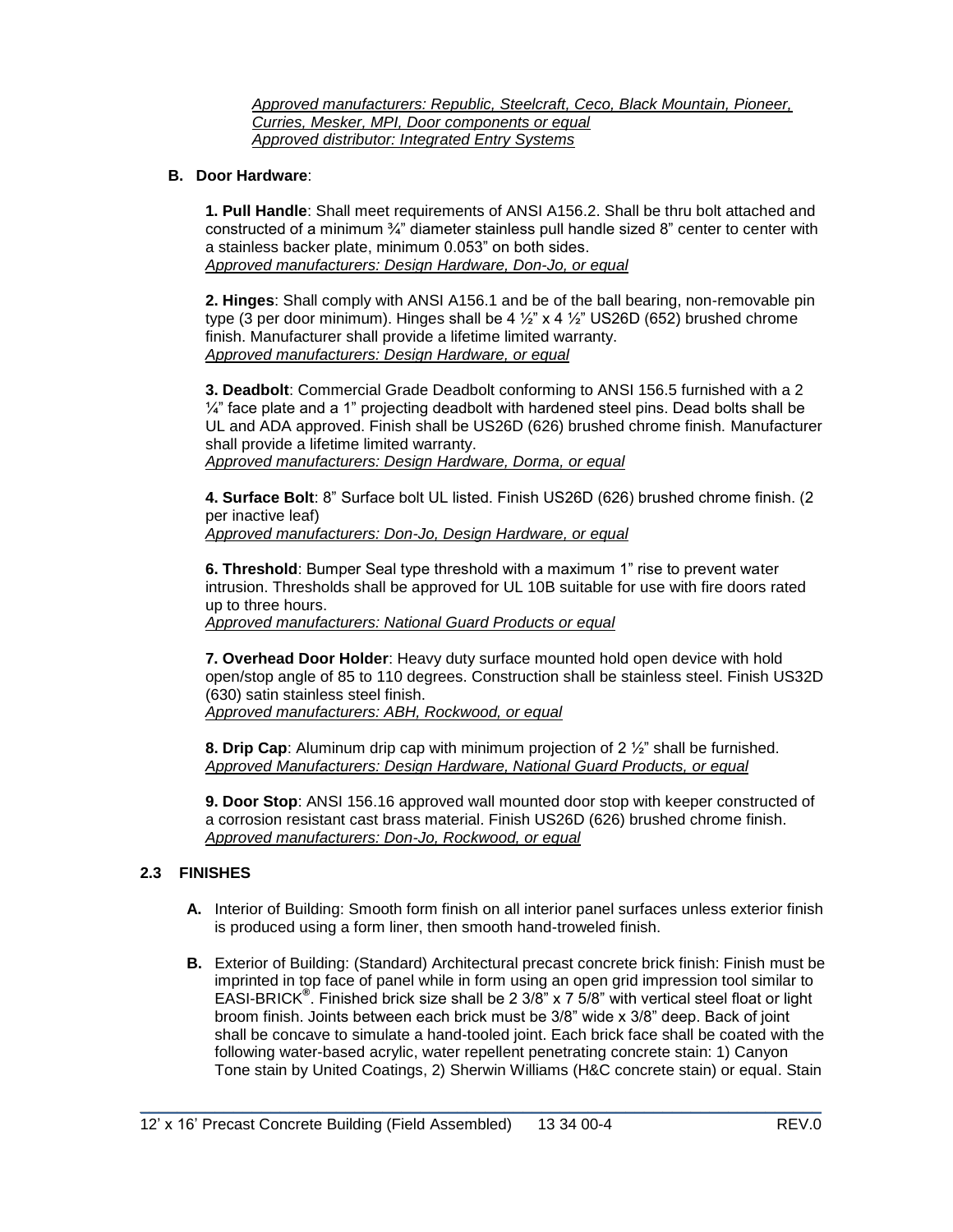shall be applied per manufacturer's recommendation. Joints shall be kept substantially free of stain to maintain a gray concrete color. Stain color shall be BRICK RED unless specified otherwise.

- **C.** Exterior of Building (Option #1): Washed brown riverstone applied-aggregate finish on all exterior wall surfaces. Aggregate must be seeded into top of panel while in form, chemically retarded, and high-pressure washed to expose the aggregate to a depth of 1/8".
- **D.** Exterior of Building (Option #2): Additional finishes are available and will vary by local producer.

## **SECTION 3 – EXECUTION**

**3.1 SITE PREPARATION RECOMMENDATION** (Field assembled on cast-in-place floor)

Work under this section relates to installation of the building by Easi-Set licensed producer on the customer's prepared foundation and site

**A.** Slab on grade (designed by others) to be minimum 6" thick and 4,000 psi steel reinforced concrete. Slab to be level within 1/8" in both directions and capable of supporting loads imposed by the structure. Floor slab must have a  $\frac{1}{2}$ " step-down around the entire perimeter to prevent water migration into the building along the bottom of wall panels.

## *OR*

### **3.2 SITE PREPARATION RECOMMENDATION** (Field assembled on precast floor system)

- **A**. EASI-SET**®** building shall bear fully on a crushed stone base that is at least two feet larger than the length and width of the building.
- **B.** Stone shall be a minimum of 4" thick and down to firm subgrade. The vertical soil capacity under stone shall be compacted to have minimum bearing of 1,500 pounds per square foot. Stone shall be  $3/8$ " or smaller and must be screeded to level within  $\frac{1}{4}$ " in both directions. Stone shall be placed within a perimeter form with flat and level top edge for screeding. Forming material shall remain around stone until after the building is set.
- **C.** The crushed stone base shall be kept within the confines of the soil or perimeter form. Do not allow the base to become unconfined so that it may wash, erode, or otherwise be undermined.

#### *OR*

If building is placed on pavement or a concrete slab, substrate below pavement or slab must have a vertical soil capacity of 1,500 pounds per square foot. Ensure bearing surface for building is flat and level. As required, place adequate material (stone or sand) to 1" above highest point of area where building will be placed and at least 1'-0" wide all around the building footprint. Retain stone or sand with a perimeter form to prevent the material from washing out.

**D.** Provide positive drainage for the fill, pad or slab as required.

## **3.3 SITE ACCESS**

Contractor must provide a level, unobstructed area large enough for a crane and a tractortrailer to park adjacent to the pad. Crane must be able to place outriggers within 5'-0" of